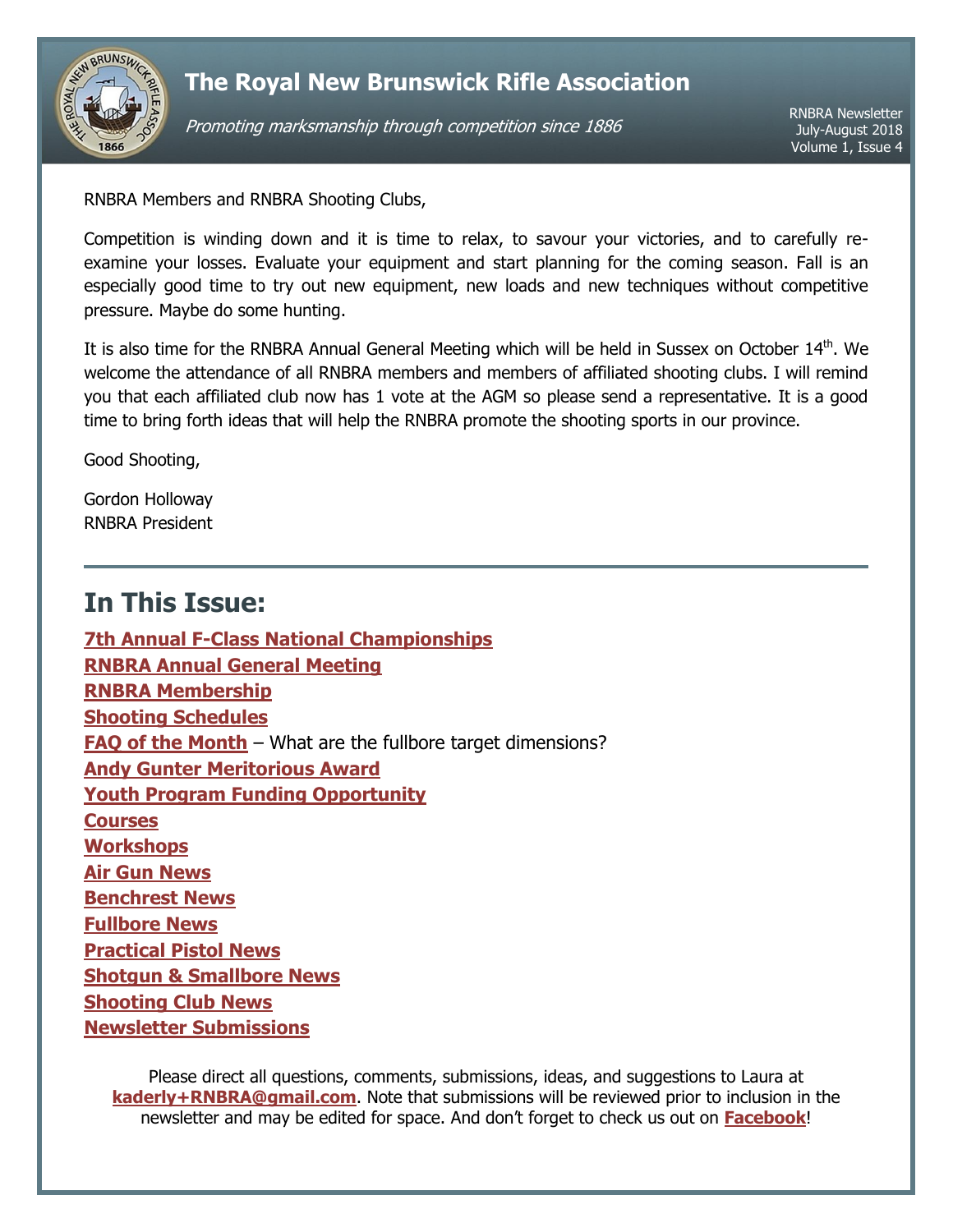### <span id="page-1-0"></span>**7th Annual F-Class National Championships**

The 7<sup>th</sup> Annual F-Class National Championships were held on Connaught Range in Ottawa from August 14-16. The event is the highest level F-Class match sponsored by the DCRA and attracts competitors from across Canada, the United States, and beyond. Matches are held at 700m, 800m, and 900m in two classes: F/TR which is restricted to .308 win and .223 Rem; and F-Open where any caliber less than 8mm is permitted. This year the F/TR championship Grand Aggregate was won by Adam MacDonald of Hanwell NB (score 513 out of a possible 525 with 52V) and second place went to Gordon Holloway of Fredericton NB (score 513/525 46V). On the Bisley Aggregate (consisting of all Canadian competitors) Gold went to Adam, Silver to Gordon, and a Bronze to Ken Kyle from Moncton.

Conditions on the first day consisted of light winds; Adam placed second with a score of 224/225 28V (only two V-bulls behind the top shooter) and Gordon, Ken, and Matt Wolf (from Mascarene NB) held  $6<sup>th</sup>$ ,  $7<sup>th</sup>$  and  $8<sup>th</sup>$  place respectively. On the second day the wind picked up and Gordon won two matches and Gordon, Ken, and Adam each placed 3<sup>rd</sup> in a match. The final was difficult and Adam and Gord moved ahead of the point leaders to take  $1<sup>st</sup>$  place and  $2<sup>nd</sup>$  place.

The Lum Team Match was on the final day of the championship. The New Brunswick F-Class Rifle Team consisted of Gordon Holloway, Ken Kyle, Adam MacDonald, and Tony Pham (of Riverview NB). The NB team won  $1<sup>st</sup>$  place among 5 F/TR teams with a score of 869/900 75V, 7 points ahead of second place. The top individual scores of the team match (counting both F-Open and F/TR teams) were shot by Gordon and Adam.



1st Place – The NB F-Class Rifle Team: Gordon Holloway, Tony Pham, Ken Kyle, Adam MacDonald

The success of these New Brunswick shooters at the 2018 F-Class Nationals is in large part a result of the strong competitive shooting program that is run by the Fullbore Section of the RNBRA and sister organizations in Prince Edward Island and Nova Scotia.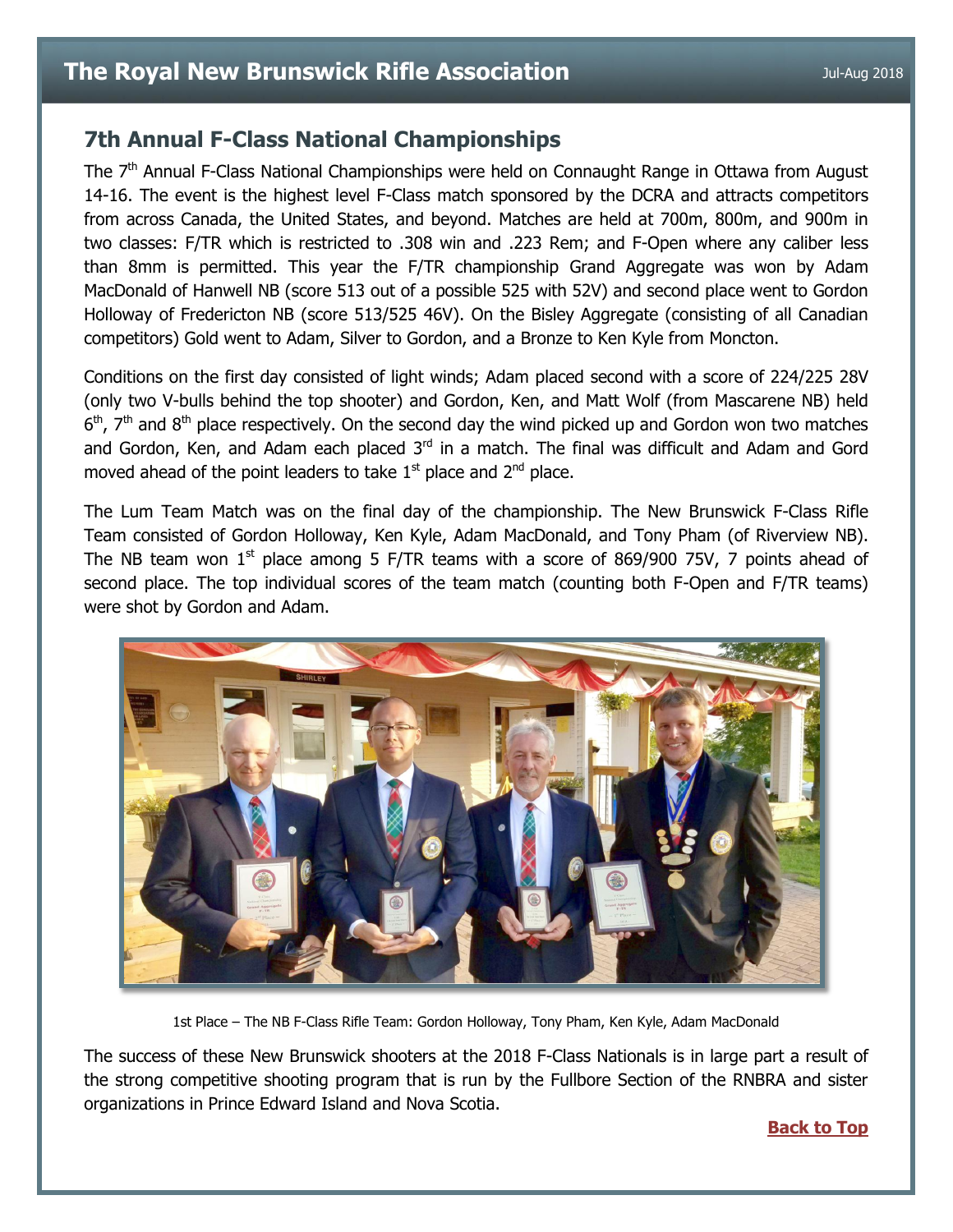### <span id="page-2-0"></span>**RNBRA Annual General Meeting**

The RNBRA 2018 Annual General Meeting will be held Sunday, October 14th at Smitty's Restaurant in Sussex (**[110 Main Street](https://www.google.com/maps/place/Smitty)**), beginning at 9:00am. All individual RNBRA members and representatives of affiliated clubs are welcome. Among other items to be discussed, the 2018/2019 Slate of Officers election will be held at this meeting.

**[Back to Top](#page-0-0)**

### <span id="page-2-1"></span>**RNBRA Membership**

New and renewing Members and Clubs can complete their 2018 membership online by going to **[rnbra.ca/membership-form](http://rnbra.ca/membership-form/)**. You can submit the form online or print off a copy and mail it in.

Membership fees can be paid by Email Money Transfer (preferred method) or by mailing a cheque or money order. Once payment is received you will receive a card in the mail.

The individual membership covers the cost of NFA insurance anywhere in the world. The insurance policy and card are available on the RNBRA website for download.

#### **[Back to Top](#page-0-0)**

### <span id="page-2-2"></span>**Shooting Schedules**

Looking to expand your shooting schedule? The RNBRA is often able to help fund inter-maritime, national, and international competitions held in New Brunswick.

The IPSC-NB 2018 shooting schedule is now available online **[here](http://www.ipscnb.ca/prod/images/formsanddocuments/2018%20IPSC%20NB%20Schedule.pdf)**. Be sure to check it out!

The Fullbore shooting schedule for 2018 is always available online **[here](https://docs.google.com/document/d/1axJu328xggVM8xT1e30vrgMw5i4zQF0P8i0i8G5yCuI/edit?usp=sharing)**. New shooters are always welcome.

The Air Gun Club shoots Tuesday and Thursday nights at **[St. Croix Sportsman Club](http://www.stcroixsportsmanclub.com/)**.

**[Back to Top](#page-0-0)**

## <span id="page-2-3"></span>**FAQ of the Month: What are the fullbore target dimensions?**

The Dominion of Canada Rifle Association (DCRA) has specific requirements on the dimensions of targets used in fullbore rifle competitions. Typically New Brunswick uses DCRA targets for TR and midrange F-Class matches; and ICRFA targets, which are an international standard, for F-Class long-range (700-900m) matches. ICFRA targets are smaller and are usually used in world championships.

Target Rifle (TR) and F-Class targets are white in colour with circular scoring rings and black aiming marks. The dimensions in the tables below are diameters in inches; e.g. at 600m, the TR V-Bull circle is 7.25 in.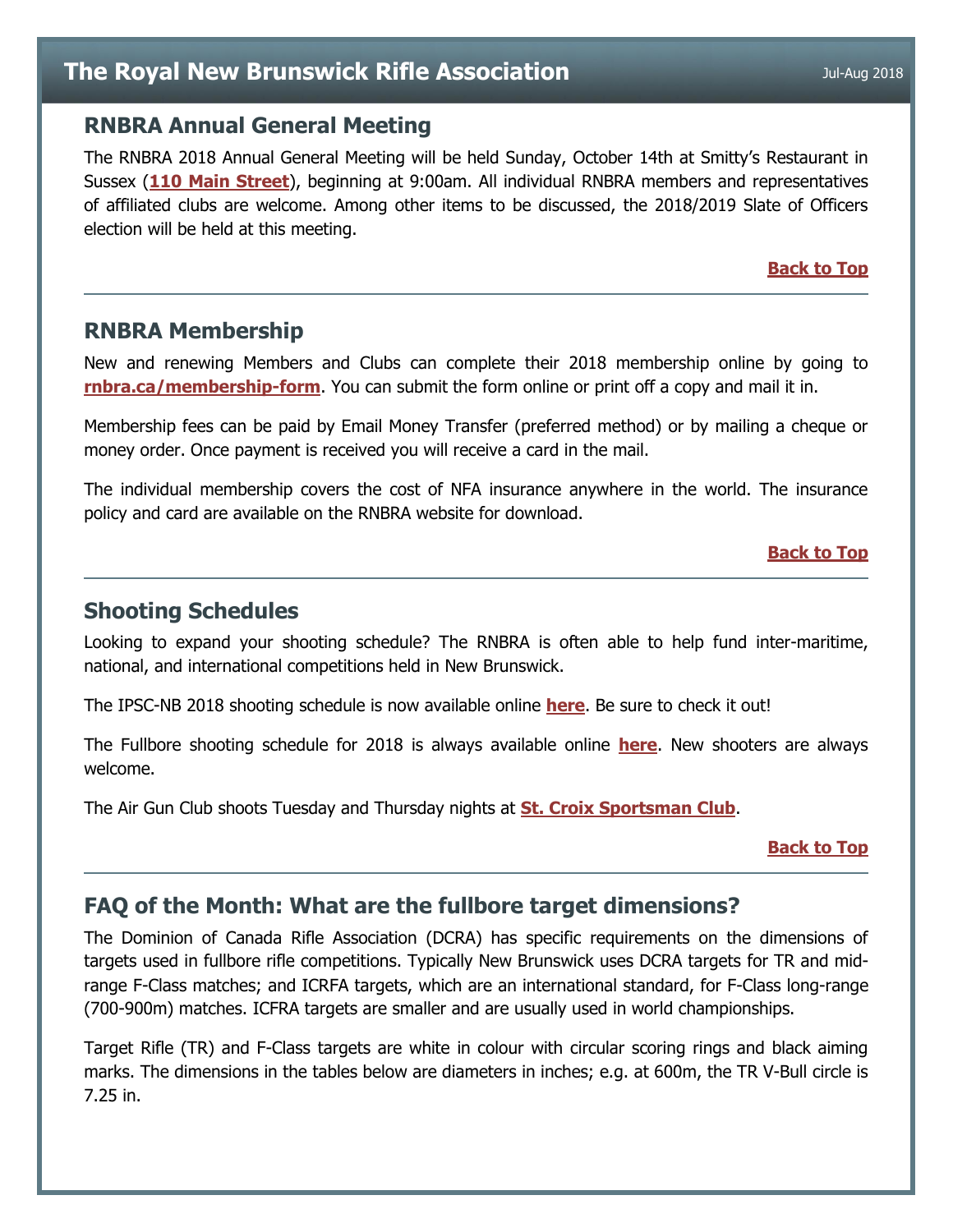In general, the 5-ring is around one minute for F-Class and two minutes for TR. You'll see below that as the distance increases, the scoring rings will also increase proportionally. However, notice that the same target face is used for 700m, 800m and 900m. The 700m and 800m target faces are slightly larger relative to their distances. Therefore, you may have an easier time shooting at 700m than 600m!

|                    | <b>Score</b> | 300m           | 400m     | 500m     | 600m     | $700 -$<br>900m |  |  |  |  |
|--------------------|--------------|----------------|----------|----------|----------|-----------------|--|--|--|--|
| <b>V-Bull</b>      | 5V           | 3.125          | 4.125    | 5.875    | 7.25     | 12              |  |  |  |  |
| <b>Bull</b>        | 5            | 6.25           | 8.25     | 11.75    | 14.5     | 24              |  |  |  |  |
| <b>Inner</b>       | 4            | 11.25          | 15.25    | 26       | 26       | 48              |  |  |  |  |
| <b>Magpie</b>      | 3            | 16.5           | 22.25    | 39       | 39       | 72              |  |  |  |  |
| <b>Outer</b>       | 2            | 22             | 30       | 52       | 52       | 96              |  |  |  |  |
| <b>Hit</b>         | 1            | Rest of target |          |          |          |                 |  |  |  |  |
| <b>Target Size</b> |              | $4x4$ ft       | $6x6$ ft | $6x6$ ft | $6x6$ ft | 8x6 ft          |  |  |  |  |

**Target Rifle (TR)**

#### **F-Class**

|                    |                |                |          |          |          |                 | <b>ICFRA</b>       |  |  |
|--------------------|----------------|----------------|----------|----------|----------|-----------------|--------------------|--|--|
|                    | <b>Score</b>   | 300m           | 400m     | 500m     | 600m     | $700 -$<br>900m | $700 -$<br>900m    |  |  |
| <b>V-Bull</b>      | 5V             | 1.562          | 2.063    | 2.938    | 3.625    | 6               | 5                  |  |  |
| <b>Bull</b>        | 5              | 3.125          | 4.125    | 5.875    | 7.25     | 12              | 10                 |  |  |
| <b>Inner</b>       | $\overline{4}$ | 6.25           | 8.25     | 11.75    | 14.5     | 24              | 20                 |  |  |
| <b>Magpie</b>      | 3              | 11.25          | 15.25    | 26       | 26       | 48              | 32                 |  |  |
| <b>Outer</b>       | 2              | 16.5           | 22.25    | 39       | 39       | 72              | 44                 |  |  |
| <b>Hit</b>         | 1              | Rest of target |          |          |          |                 |                    |  |  |
| <b>Target Size</b> |                | $4x4$ ft       | $6x6$ ft | $6x6$ ft | $6x6$ ft | $8x6$ ft        | $6-10 \times 6$ ft |  |  |

Contact the RNBRA if you are interested in getting DCRA or ICFRA targets for your club.

Sources: **[DCRA Rules for the Conduct of Fullbore Rifle Competitions 2018](http://www.dcra.ca/2018%20docs/DCRA%20Rule%20Book%202018%20%20-%20ver%202018-05-27.pdf) [ICFRA Rules & Regulations for F-Class Rifle Shooting 2018](http://www.icfra.co.uk/FC_Rules_2018_final.pdf)**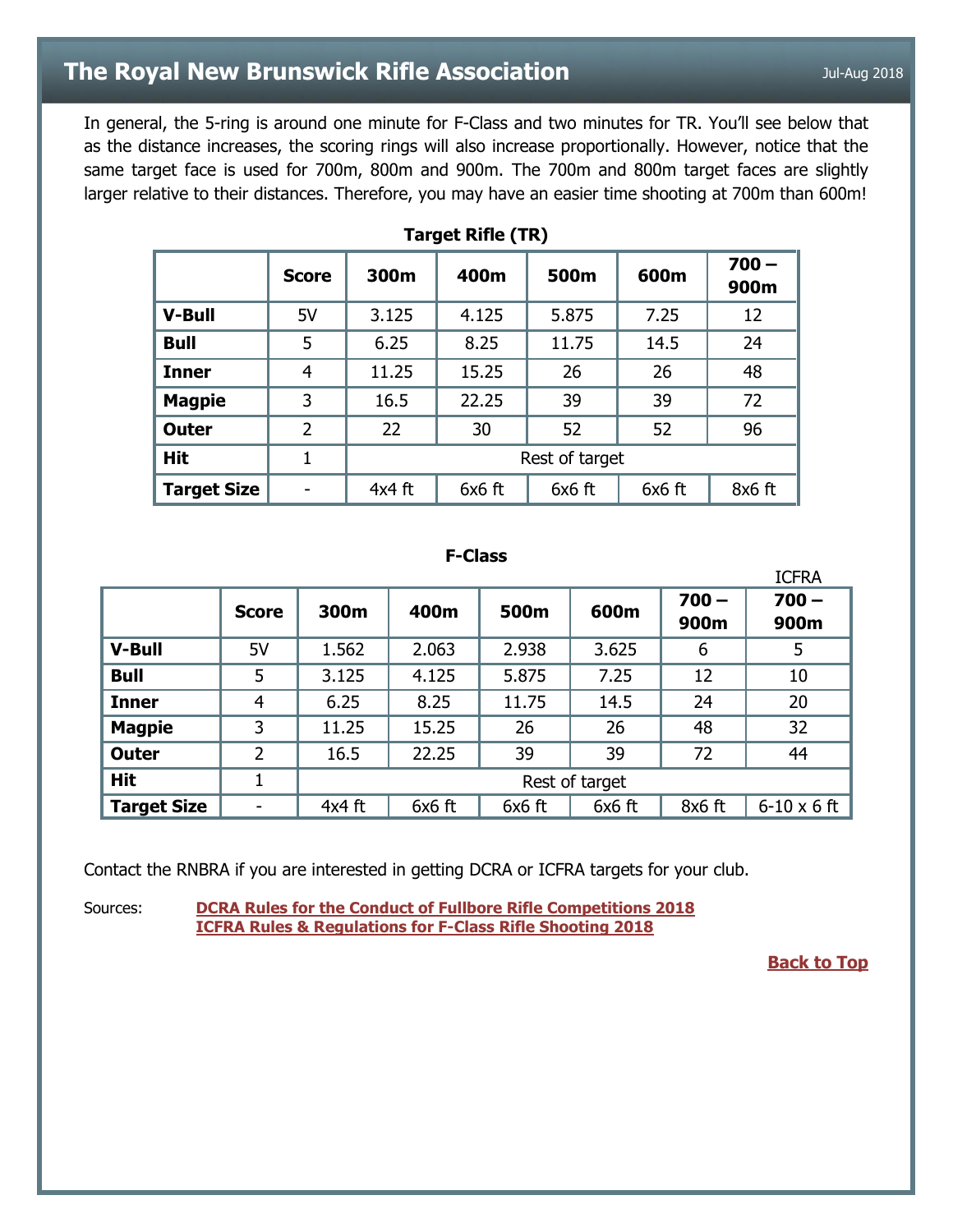### <span id="page-4-0"></span>**Andy Gunter Meritorious Award**

The RNBRA is accepting nominations for the Andy Gunter Meritorious Award. Andy Gunter was an industrial arts teacher in Saint John who worked with the RNBRA for many years. This award may be presented to any current or past member of the RNBRA. The criteria for the award shall be as the name suggests: for exceptional service to the Association.

The award may be presented to an individual or group. For a list of previous recipients, click **[here](http://rnbra.ca/about-rnbra/rnbra-trophies-and-medals-1861-to-present/)**. To make a nomination, please contact Laura at **[kaderly+RNBRA@gmail.com](mailto:kaderly+RNBRA@gmail.com?subject=Andy%20Gunter%20Meritorious%20Award)**.

#### **[Back to Top](#page-0-0)**

### <span id="page-4-1"></span>**Youth Program Funding Opportunity**

The RNBRA strives to support youth interested in the shooting sports and has established a Youth Program Fund. Any affiliated club with a youth program or trying to start one may make a request for funding support.

Youth programs may include: specific competitions for under 19, supporting youths who travel to competitions, courses or workshops for youth shooting, holding a Youth Day at your club, etc.

Send requests to Laura at **[kaderly+RNBRA@gmail.com](mailto:kaderly+RNBRA@gmail.com?subject=Youth%20Program%20Funding)** and include a description of the youth program and the date (if applicable). If you are unsure if your program/event will qualify, just send Laura a quick email and she'll let you know the next steps.

#### **[Back to Top](#page-0-0)**

### <span id="page-4-2"></span>**Courses**

A Range Safety Officer Course will be held on Sunday, October 21 from 9am-3pm at the Lake George Club House (173 Rte 635 HWY Lake George). Cost is \$20. All attendees must have an individual RNBRA membership (available for purchase at the course). Bring your own lunch and pen. This course is limited to 15 participants. To register, contact Steven Stewart at **[smskew@rogers.com](mailto:smskew@rogers.com?subject=RSO%20Course)** or **(506) 478-0997**.

#### **[Back to Top](#page-0-0)**

### <span id="page-4-3"></span>**Workshops**

There are several workshops offered by the RNBRA that are available to shooting clubs upon request. Currently there is one on load development and one on fullbore shooting. For more information on these courses or to arrange one at your club, contact Laura at **[kaderly+RNBRA@gmail.com](mailto:kaderly+RNBRA@gmail.com?subject=Newsletter-Workshop)**.

Are you interested in developing your own workshop? The RNBRA may be able to help with funding, organizing and development. Send ideas to Laura at **[kaderly+RNBRA@gmail.com](mailto:kaderly+RNBRA@gmail.com?subject=Newsletter-Workshop)**.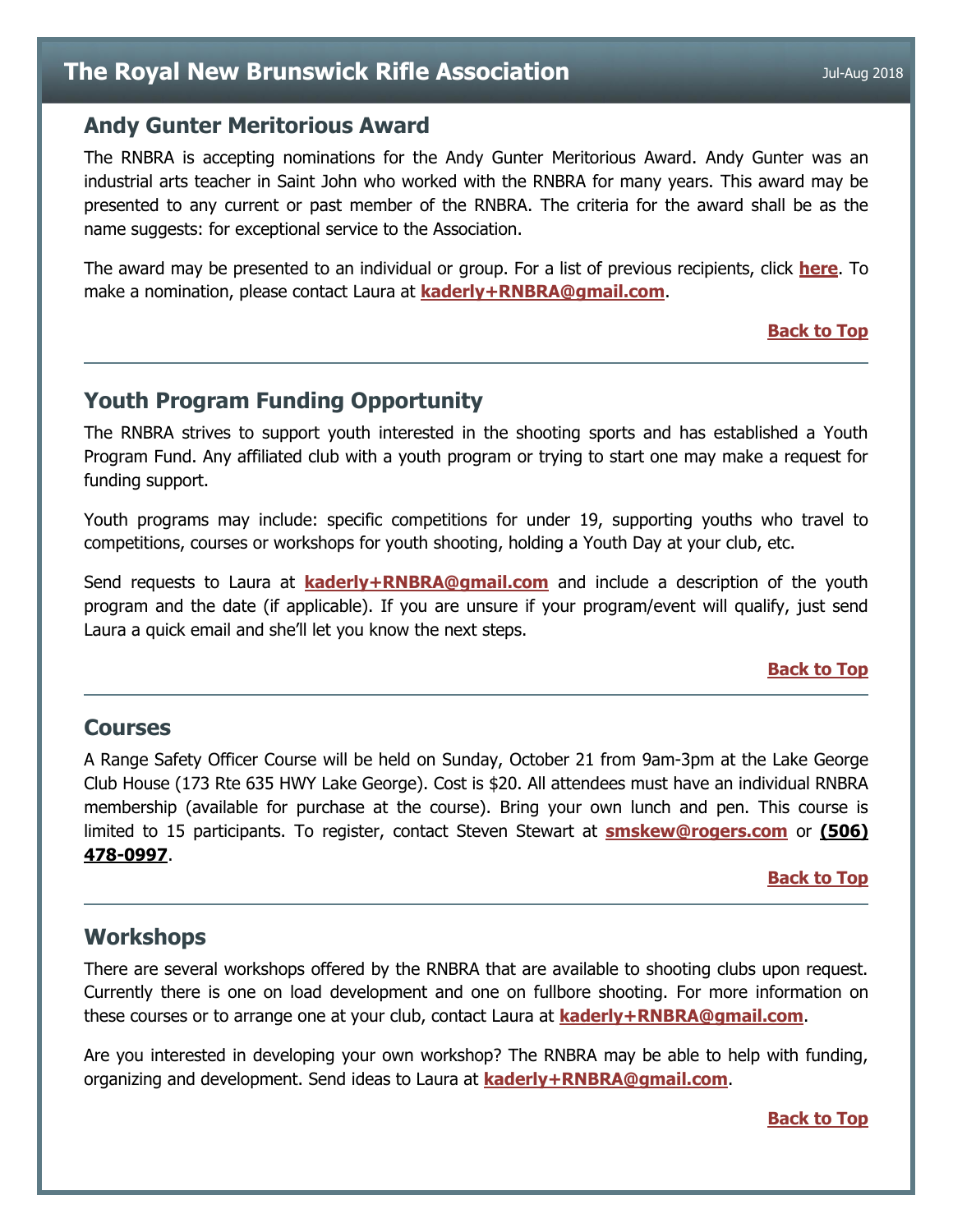### <span id="page-5-0"></span>**Air Gun News**

Congratulations to Emily Dean who made it through the trials and is eligible to compete in the 2018 CAT Championships in Guadalajara, Mexico held this year from November 1-11.

Information on the St. Croix Youth Air Gun Program is available on the **[RNBRA website](http://rnbra.ca/)** or the **[St. Croix Sportsman Club website](http://www.stcroixsportsmanclub.com/apps/blog/categories/show/1610968-youth-airgun)**.

**[Back to Top](#page-0-0)**

### <span id="page-5-1"></span>**Benchrest News**

The second day of the Provincial Championship match, the Rimfire Competition, will be Sunday, September 23 at the Minto Gun Club. There will be Sporter and Open classes and lunch will be available. Entry to this competition is available to all legal shooters. Pre-registration is required. **[Click](https://docs.google.com/document/d/1J-AjknyG5moRMxM94FDFySgkQpyh8gvwpASOPKEerxo/edit?usp=sharing)  [here](https://docs.google.com/document/d/1J-AjknyG5moRMxM94FDFySgkQpyh8gvwpASOPKEerxo/edit?usp=sharing)** for full information.

The first day of the Provincial Championship was the Centerfire Competition held on September  $9<sup>th</sup>$ . Congratulations to the winners: Volker M. Topf (sporter class) and Bert DeVink (open class).

The RNBRA hopes that this first Provincial Championship event will encourage organized competition at the provincial and regional levels.

Information on New Brunswick Benchrest Shooting is available online at the **[Benchrest blog](http://newbrunswick-benchrest.blogspot.ca/)**.

**[Back to Top](#page-0-0)**

### <span id="page-5-2"></span>**Fullbore News**

The RNBRA Fullbore Section had the privilege of hosting the 2018 Atlantic Fullbore Championships September 1-3. The shoot was held on Batouche range located in the 5 CDSB Gagetown training area.

The event was well-attended with 26 competitors from PEI, NS, Quebec, and the host province NB. We had 17 F-Class and 9 TR shooters. The Atlantics is a traditional event that includes 3 separate matches, one for each Atlantic province and a fourth to represent all provinces. The Lady Slipper match (PEI) was shot Saturday, September 1. The Bluenose (NS) and Herring Choker (NB) matches were held Sunday, September 2 and the 3-day match finished with the Downeast on Monday, September 3.

For complete results, visit the **[Fullbore blog](http://rnbrafullbore.blogspot.ca/)**. There were quite a few interesting matches with several third places being determined by count-backs. The 3-day Grand Aggregate was won by Don Coleman (TR) and Adam MacDonald (F-Class).

Congratulations to all the winners and a big thank you to all the competitors and volunteers who helped make it a success.

Mark McMullin Match Director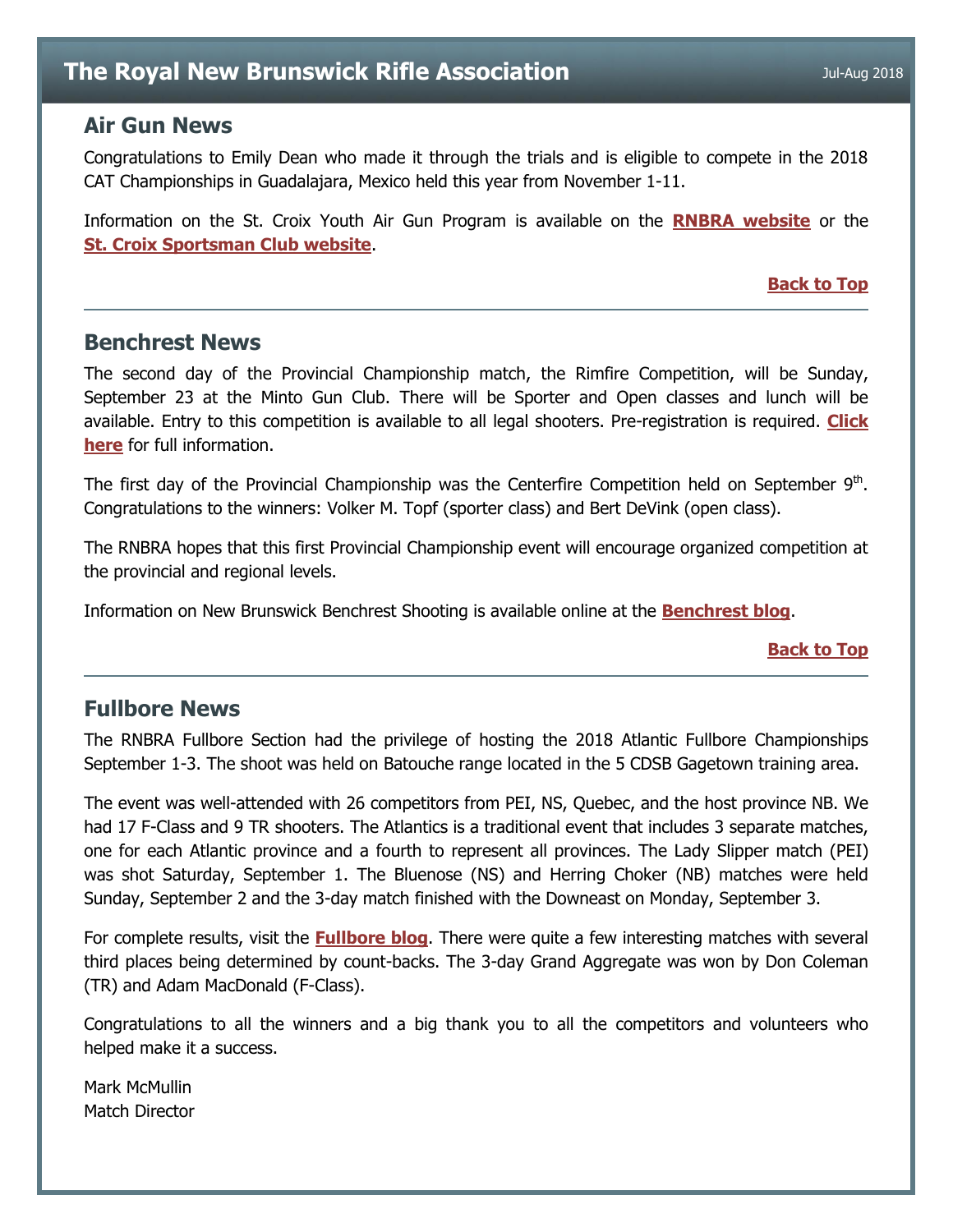All the latest news and information on the competitive Fullbore program is always available at the **[Fullbore blog](http://rnbrafullbore.blogspot.ca/)**.

A new Facebook group has been created by Tony Pham to discuss F-Class shooting in New Brunswick, share photos, results and updates. Check it out at: **[New Brunswick F-Class](https://www.facebook.com/groups/1399615920153610/)**.

#### **[Back to Top](#page-0-0)**

### <span id="page-6-0"></span>**Practical Pistol News**

Our IPSC members across the province continue to organize and build high quality matches for our members and the IPSC competitors who travel here from other provinces to compete.

There have eleven Level II matches and two Level III matches held across the province in 2018. During the weekend of August  $4/5$  the Restigouche Gun Club hosted its  $12<sup>th</sup>$  annual Summer Slam Match in Dalhousie. Once again the organizers outdid themselves, building 16 creative stages that were shot over two days. 154 competitors from across Canada attended the match and on Saturday evening the organizers hosted a large banquet.

Our Provincial Championships are scheduled for September 15/16 in Dalhousie and hosted by the Restigouche Gun Club. This will be a Level III sanctioned competition and we're expecting a very large turnout.

Anyone interested in learning more about International Practical Shooting Confederation membership and competitions please email us at **[ipscnewbrunswick@gmail.com](mailto:ipscnewbrunswick@gmail.com)** or visit our Facebook page **[IPSC New Brunswick](https://www.facebook.com/IpscNewBrunswick/)**.

Please see our full match schedule on our **[website](http://www.ipscnb.ca/prod/images/formsanddocuments/2018%20IPSC%20NB%20Schedule.pdf)**.

More information on the Competitive Practical Pistol Program is available at the **[IPSC website](http://www.ipscnb.ca/)**.

#### **[Back to Top](#page-0-0)**

### <span id="page-6-1"></span>**Shotgun & Smallbore News**

Mark your calendars – The RNBRA Provincial Shotgun Championship Shoot is Sunday October 14. This shoot will be 100 Clays: 25 Skeet; 25 Trap; and 50 Sporting Clays. Registration is from 9am-1pm and the entry fee is \$55. A \$5 burger lunch will be available and awards will be presented. All shooters welcome! For more information, check out the Fredericton Trap & Skeet **[website](http://www.ft-sc.com/index.html)**.